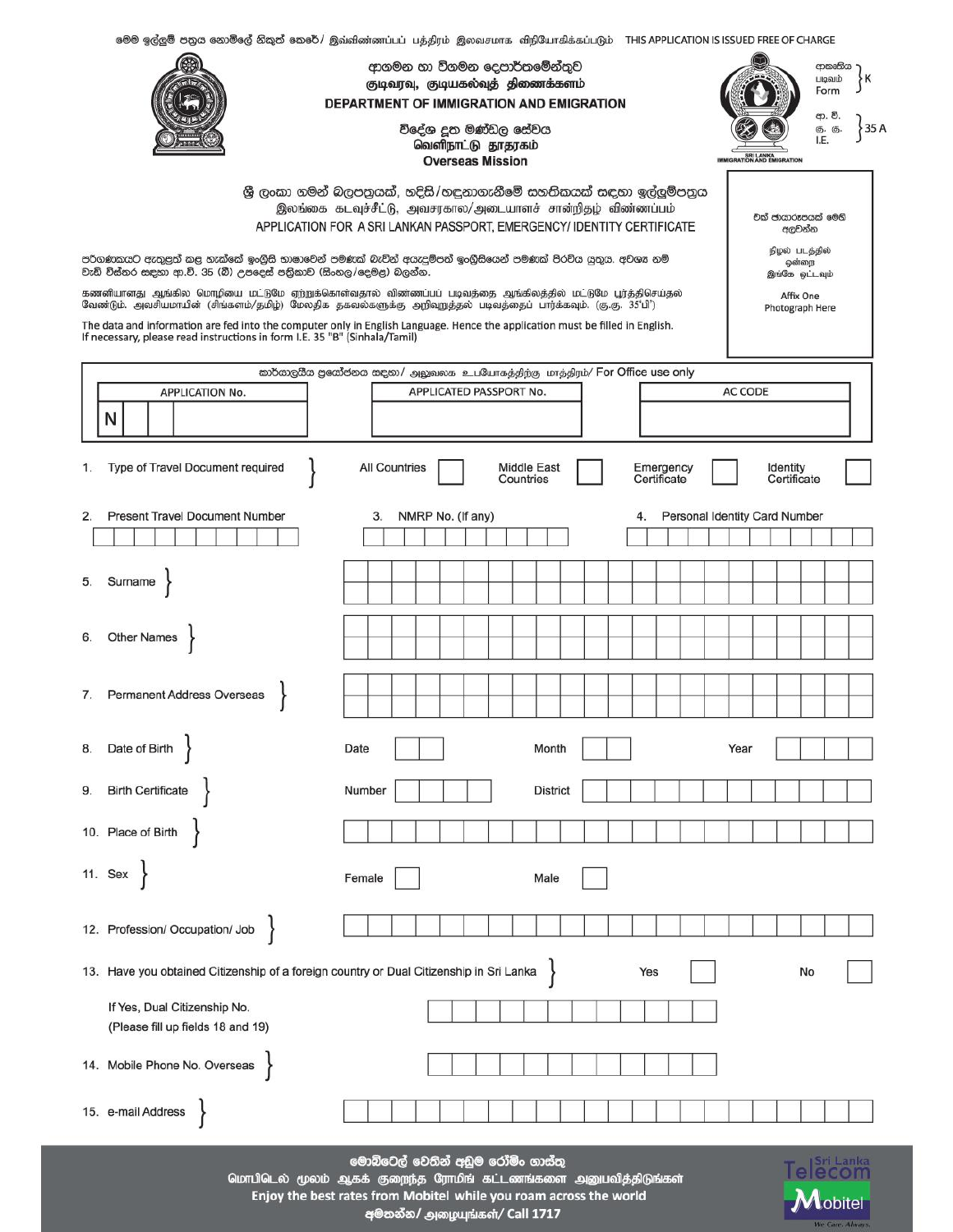| <b>Compulsory for Dual Citizenship Holders</b> |  |  |  |  |  |
|------------------------------------------------|--|--|--|--|--|
| 16. Foreign Nationality                        |  |  |  |  |  |
| 17. Foreign Passport No.                       |  |  |  |  |  |
|                                                |  |  |  |  |  |

| If this application is for a child below the age of 16 years, following information must also be provided. |                                                                               |  |  |
|------------------------------------------------------------------------------------------------------------|-------------------------------------------------------------------------------|--|--|
| Father / Guardian<br>National Identity Card No. / Present Travel Document No.                              | Mother / Guardian<br>National Identity Card No. / Present Travel Document No. |  |  |
|                                                                                                            |                                                                               |  |  |



19. අයදුම්කරු විසින් පහත දැක්වෙන කොටු දෙක තුළ කළු ඉරිවල නොගෑවෙන පරිදි අත්සන වෙන වෙනම තැබිය යුතුය. கீழேயுள்ள இரண்டு கூடுகளுக்குள்ளும் தயவுசெய்து உங்கள் கையொப்பத்தை இடவும், கையொப்பம் கோடுகளில் படக்கூடாது.<br>Applicant, Please place your signature inside both cages below. Signature should not touch the border.





20.

## අයඳුම්කරුගේ පුකාශය

(අදාල නොවන වචන කපා හරින්න)

@@ ® @o~)C§~ ~6E>~8C§ref:i) 12)E:> ~~)~ ~6@. I @@ .............................................. (6@0 el>@ ~reeDel>) ~6E>~Bes:>)E:lre I ® @o~) ~~mEl ~6E>~BtmE>re @12)) ej!~rne§rn@.

ලි ලංකාවේ /වෙනත් රටක ගමන් බලපතුයක්, හදිසි සහතිකයක් හෝ හඳුනාගැනීමේ සහතිකයක් මා සතුව නොතිවුණු බව හෝ වවැන්නක් සඳහා අයඳුම් නොකරන ලද බවත් මෙයින් සහතික කරමි.

මේ සමඟ ඉදිරිපත් කරනු ලබන අංක …………………………. දරණ ගමන් බලපතුය / හදිසි සහතිකය / හඳුනාගැනීමේ සහතිකය හැර මීට පෙර මා සතුව තිබුණු සියලුම ගමන් බලපතු / හදිසි සහතිකය හා හඳුනාගැනීමේ සහතිකය අවලංගු කිරිම සඳහා ශී ලංකා ගමන් බලපතු පිළිබඳ නිසි බලධාරීන්ට මව්සින් හාර දී ඇති බවත්, මීට අමුණා ඇති ගමන් ලියවිල්ල මා වෙත නිකුත් කිරිමෙන් පසු වචැන්නක් සඳහා වෙනත් අයඳුම් පතුයක් මව්සින් ඉදිරිපත් නොකරන ලද බවත් පුකාශ කරමි.

මෙම අයඳුම් පනුයට අමුණා ඇති ලියකියවිලි සත¤ හා නිවැරදි ඒවා බවත්, සත¤ තොරතුරු වසන් කිරිම හෝ වික්ෂේප කිරිම සඳහා එම ලියකියවිලි වනජ ලෙස වෙනස් කිරිම්වලට භාජනය නොකරන ලද බවත් සහතික කරමි.

ඉහත අලවා ඇති ජායාරූප වෙස් මාරු කිරීම්වලින් හෝ සැඟවීම්වලින් තොරව, මාගේ ස්වාභාවික තත්ත්වය පිළිබිඹු කරන බවත්, එම ජායාරූප මාස 3ක් ඇතුළත ලබා ගත් ජායාරූප බවත් සහතික කරමි.

........................................................... ~ ® @o~) ~@~~ ~rn @~©re es:>Oes:>) G>@eD 12)@o~re~ ej!re~~ ~6el> ........................................................... oeot) ............................................................ <gozs /@(B) I @re I C§@re) Elel> @@ ® @o~)C§E:leD BOrnE> re)@() ~c:J@ @~O)tlrnC§~eD~El C§E:lrn @)@ciS ej!~~~ el@f:il~ @12})C§~el> 12)E> C§@E5eD ~~)~ ~o@. e>C§e.i ~e>®o ej!@O)C§es:>)e~rn ~E:l@es:>)rn ® ©o~)C§E:leD BOrnE> re)@ E>~\9@~el> or,e @)@ciS G>®eD 12)©o~re ej!@re E>el> 12)E> ®® ~~@E>rnE> *BO@.* 

> <u>මොබිටෙල්</u> වෙතින් අඩුම රෝමිං ගාස්තු மொபிடெல் மூலம் ஆகக் குறைந்த ரோமிங் கட்டணங்களை அனுபவித்திடுங்கள் Enjoy the best rates from Mobitel while you roam across the world  $\blacksquare$ අමතන්න/ அழையுங்கள்/ Call 1717

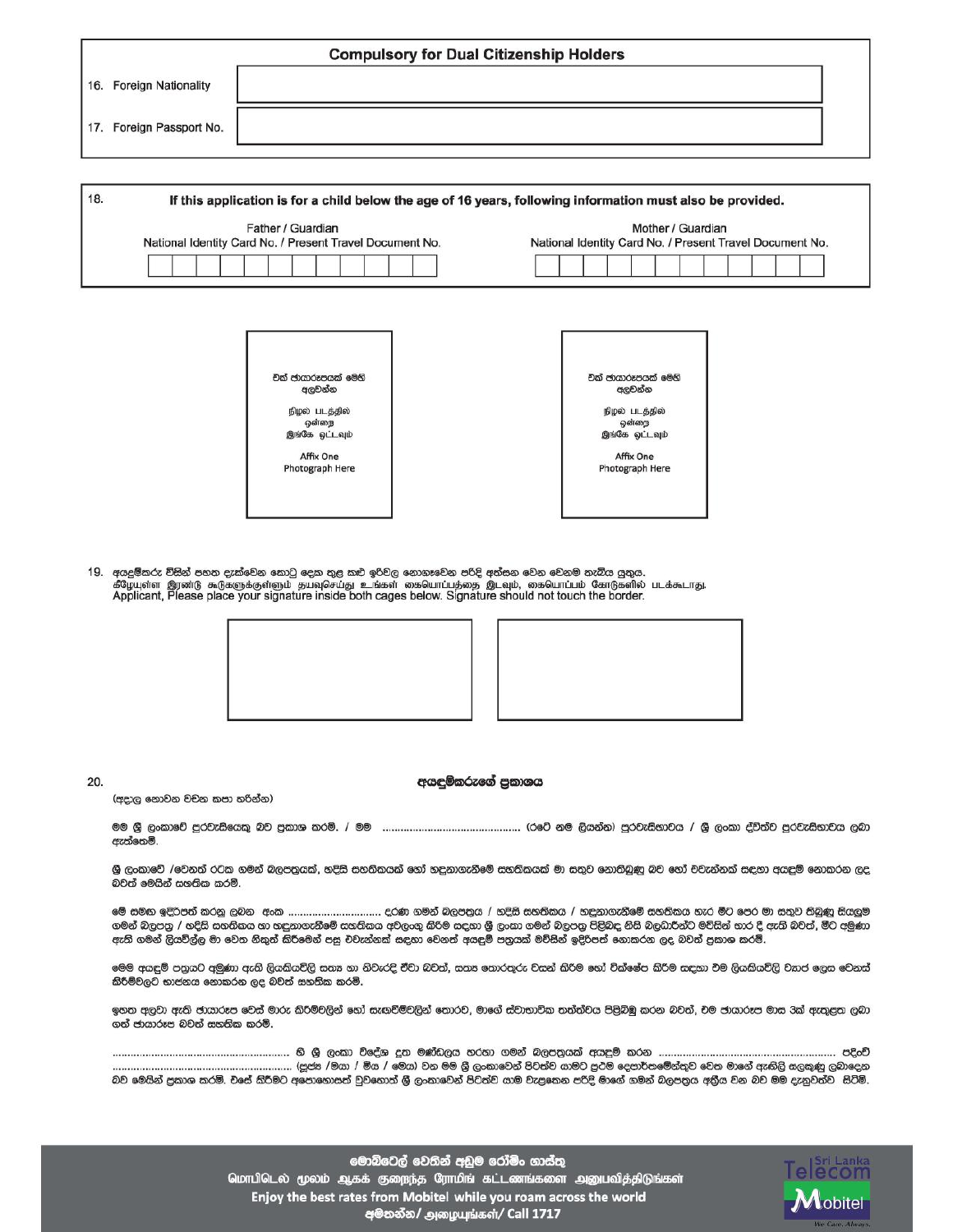(பொருத்தமற்ற சொற்களை வெட்டி விடவும்)

.<br>இரட்டை குடியுரிமையை பெற்றுள்ளேன்.

.<br>இலங்கை / பீறிதொரு நாட்டின் கடவுச்சீட்டொன்று, அவசர சான்றீதலொன்று அல்லது அடையாளச் சான்றிதலொன்று என்வசம் இருக்கவில்லை என்பதை அல்லது .<br>அவ்வாறான ஆவணமொன்றிற்காக விண்ணப்பிக்கவில்லை என்பதை இத்தால் உ.ருதியுரைக்கின்றேன்.

.<br>இருந்த எல்லா கடவுச்சீட்டுக்களையும் / அவசர சான்றிதழ்களையும் / அடையாளச் சான்றிதழ்களையு**ம், இரத்துச் செய்தை**காக இலங்கை கடவுச்சீட்டு தொடாயான .<br>தகுதிவாய்ந்த அதிகாரிகளிடம் என்னால் ஒப்படைக்கப்பட்டதென்பதையும், இத்துடன் இணைக்கப்பட்டுள்ள பயண ஆவணம் எனக்கு விநியோகிக்கப்பட்டதன் பின், .<br>அவ்வாறான ஆவணமொன்றைப் பெற்றுக் கொள்வதற்காக என்னால் விண்ணப்பப்படிவமொன்று சமாப்பிக்கப்படவில்லை என்பதையும் பிரகடனம் செய்கின்றேன்.

.<br>இவ் விண்ணப்பட்படிவத்துடன் இணைக்கப்பட்டுள்ள ஆவணங்கள் உண்மையானதும், சரியானதெனவும், உண்மையான விபரங்களை மறைக்கும் போகு ஆவணங்கள் போலியாக மாற்றங்களுக்கு உட்படுத்தப்படவில்லை என்பதையும் உறுதியுரைக்<mark>கின்</mark>றேன்.

.<br>மேலே ஒட்டப்பட்ட புகைப்படம் உருமாற்றப்பட்டு அல்லது மறைக்கப்பட்டு இல்லாது, எனது இயற்கைத் தோற்றத்தை வெளிக்காட்டும் புகைப்படம் என்பதையும், இப் புகைப்படங்கள் 03 மாத காலப்பகுதிக்குள் பெற்றுக் கொள்ளப்பட்டவை என்பதையும் உ.<mark>றுதியுரைக்கின்றேன்.</mark>

.<br>குடியகலவு திணைக்களத்திற்கு எனது கைவிரல் அடையாளத்தைப் பெற்றுக் கொடுப்பேன் என்பதை இத்தால் உறுதியுரைக்கின்றேன். அவ்வாறு செய்வதற்கு தவறும் பட்சத்தில் இலங்கையிலிருந்து வெளியேறுவது தடைப்படும் வீதத்தில் எனது கடவுச்சீட்டு செயலிழக்கச் செய்யப்படும் என்பதை நான் நன்கு அறிவேன்.

## **Client Undertaking**

(Please cut off the inapplicable words)

I certify that I have not previously held or applied for any Passport, Emergency Certificate or an Identity Certificate

I certify that all previous passports, Emergency Certificate or an identity Certificates heid by my name have been surrendered to the Sri Lankan Passport Authorities for cancellation, other than the passport/ Emergency Certificate/ Identity Certificate No:

I certify that the information furnished in this application and documents attached to this application are true and correct and no alterations, modifications or falsifications were carried out to hide or deflect true facts.

I certify that affixed photographs are depicting the natural status of myself without disguise or concealment and were taken with in the last three months.

.............. residina at understand the failure to do so will cause my passport to become inactive, preventing my departure from Sri Lanka.

දිනය හා ස්ථානය/ Date and place கிககியம், இடமும்:

අගදුම්කරුගේ අත්පන / Signature of the Applicant விண்ணப்பதூரியின் கையெரப்பம்

 $21$ 

අයළඹකරු පිළිබඳ සහගිකය

(මේ සඳහා ගාස්තුවක් අය නොකළ යුතුය)

මාගේ පෞද්ගලික දැනීමට හා විශ්වාසයට අනුව අයළමිකරු විසින් ලබා දී ඇති තොරතුරු සභඃ බවත් අයළමිකරු විසින් ඉහත කර ඇති පුකාශය නිවැරදි බවත් සහතික කරමි. 

## விண்ணப்பதாரி தொடர்பான சான்றுகை

(இதற்காக கட்டணம் அறவிடுதல் கூடாது)

.<br>எனது தவிப்பட்ட அறிவுக்கும், நம்பிக்கைக்கும் எட்டிய வரை, விண்ணப்பதாரியினால் தரப்பட்டுள்ள விபரங்கள் உண்மையானவை எனவும், விண்ணப்பதாரியினால் முன்னிலையில் அவரது கைபொப்பத்தை இட்டார் என்பதையும் அத்தாட்சிப்படுத்துகின்றேன்.